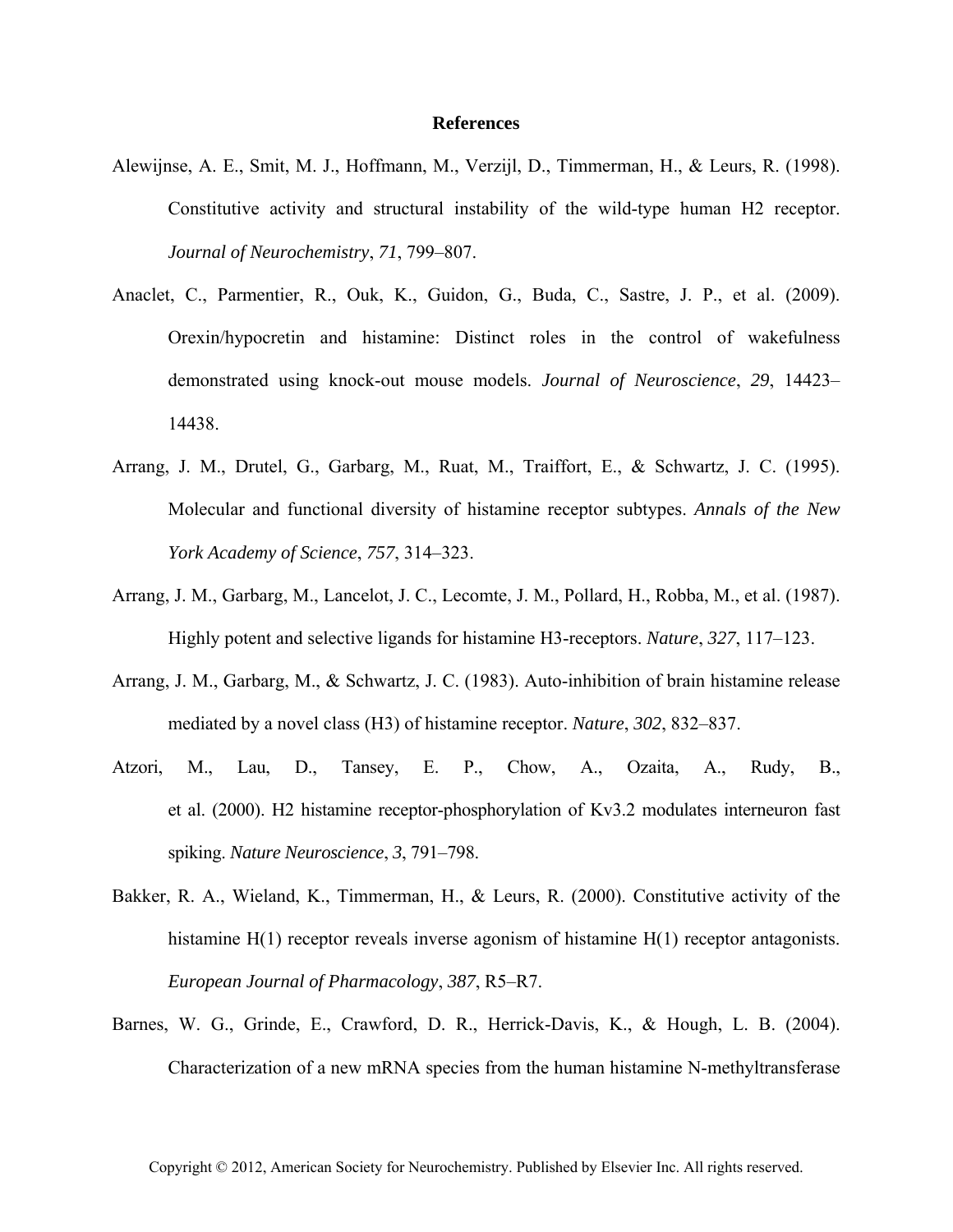gene. *Genomics*, *83*, 168–171.

- Benarroch, E. E. (2010). Histamine in the CNS: Multiple functions and potential neurologic implications. *Neurology*, *75*, 1472–1479.
- Bongers, G., Sallmen, T., Passani, M. B., Mariottini, C., Wendelin, D., Lozada, A., et al. (2007). The Akt/GSK-3beta axis as a new signaling pathway of the histamine H(3) receptor. *Journal of Neurochemistry*, *103*, 248–258.
- Brioni, J. D., Esbenshade, T. A., Garrison, T. R., Bitner, S. R., & Cowart, M. D. (2011). Discovery of histamine H3 antagonists for the treatment of cognitive disorders and Alzheimer's disease. *Journal of Pharmacology and Experimental Therapeutics*, *336*, 38– 46.
- Brown, R. E., Stevens, D. R., & Haas, H. L. (2001). The physiology of brain histamine. *Progress in Neurobiology*, *63*, 637–672.
- Cecchi, M., Passani, M. B., Bacciottini, L., Mannaioni, P. F., & Blandina, P. (2001). Cortical acetylcholine release elicited by stimulation of histamine H1 receptors in the nucleus basalis magnocellularis: A dual-probe microdialysis study in the freely moving rat. *European Journal of Neuroscience*, *13*, 68–78.
- Connelly, W. M., Shenton, F. C., Lethbridge, N., Leurs, R., Waldvogel, H. J., Faull, R. L., et al. (2009). The histamine H4 receptor is functionally expressed on neurons in the mammalian CNS. *British Journal of Pharmacology*, *157*, 55–63.
- Dere, E., Souza-Silva, M. A., Topic, B., Spieler, R. E., Haas, H. L., & Huston, J. P. (2003). Histidine-decarboxylase knockout mice show deficient nonreinforced episodic object memory, improved negatively reinforced water–maze performance, and increased neoand ventro-striatal dopamine turnover. *Learning & Memory*, *10*, 510–519.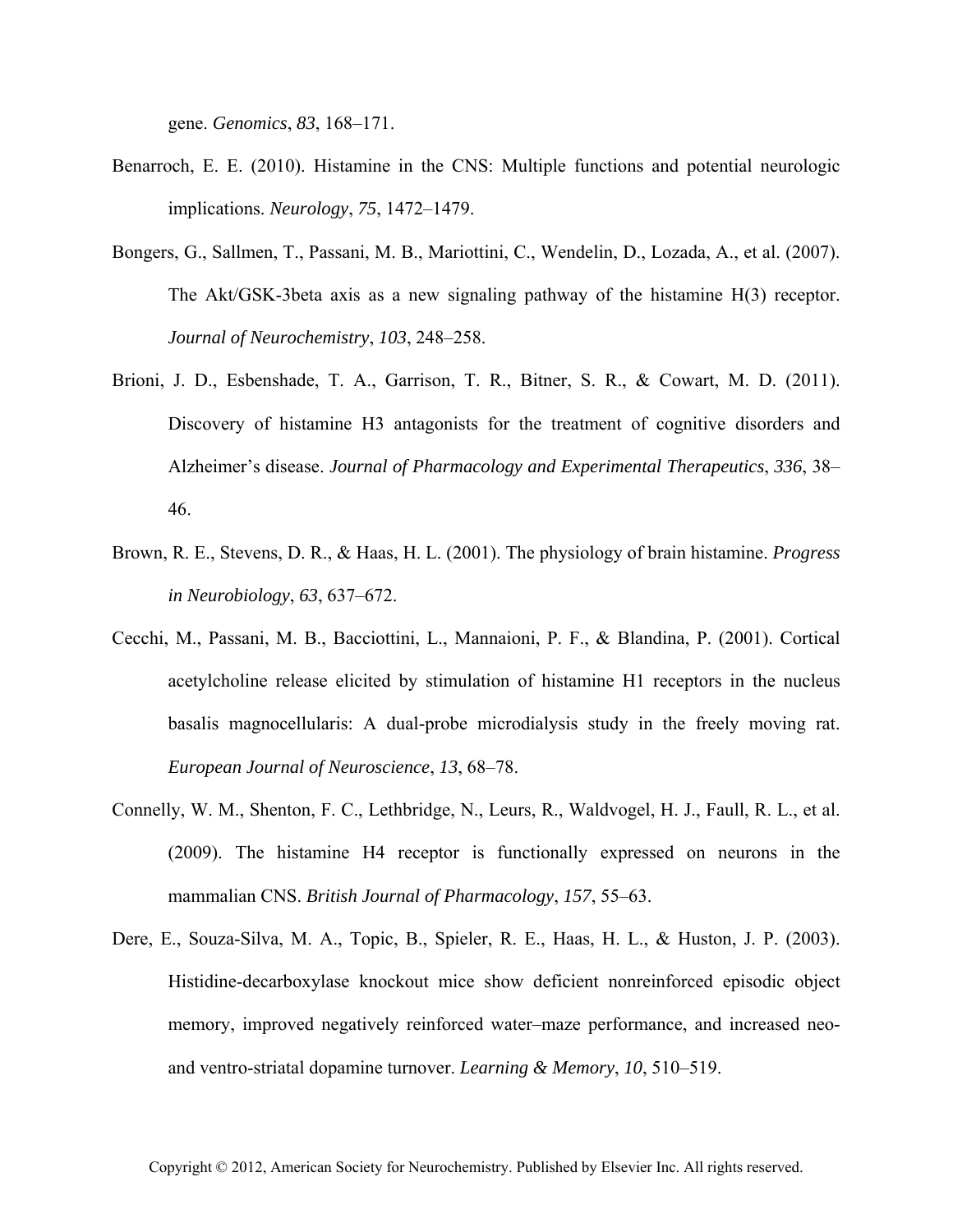- Drutel, G., Peitsaro, N., Karlstedt, K., Wieland, K., Smit, M. J., Timmerman, H., et al. (2001). Identification of rat H3 receptor isoforms with different brain expression and signaling properties. *Molecular Pharmacology*, *59*, 1–8.
- Ercan-Sencicek, A. G., Stillman, A. A., Ghosh, A. K., Bilguvar, K., O'Roak, B. J., Mason, C. E., et al. (2010). L-histidine decarboxylase and Tourette's syndrome. *New England Journal of Medicine*, *362*, 1901–1908.
- Eriksson, K. S., Stevens, D. R., & Haas, H. L. (2000). Opposite modulation of histaminergic neurons by nociceptin and morphine. *Neuropharmacology*, *39*, 2492–2498.
- Fleming, J. V., & Wang, T. C. (2003). The production of 53-55-kDa isoforms is not required for rat L-histidine decarboxylase activity. *Journal of Biological Chemistry*, *278*, 686–694.
- Gantz, I., Schaffer, M., DelValle, J., Logsdon, C., Campbell, V., Uhler, M., et al. (1991). Molecular cloning of a gene encoding the histamine H2 receptor. *Proceedings of the National Academy of Sciences of the United States of America*, *88*, 5937.
- Giannoni, P., Passani, M. B., Nosi, D., Chazot, P. L., Shenton, F. C., Medhurst, A. D., et al. (2009). Heterogeneity of histaminergic neurons in the tuberomammillary nucleus of the rat. *European Journal of Neuroscience*, *29*, 2363–2374.
- Giovannini, M. G., Efoudebe, M., Passani, M. B., Baldi, E., Bucherelli, C., Giachi, F., et al. (2003). Improvement in fear memory by histamine-elicited ERK2 activation in hippocampal CA3 cells. *Journal of Neuroscience*, *23*, 9016–9023.
- Gisselmann, G., Pusch, H., Hovemann, B. T., & Hatt, H. (2002). Two cDNAs coding for histamine-gated ion channels in D. melanogaster. *Nature Neuroscience*, *5*, 11–12.
- Gogas, K. R., Hough, L. B., Eberle, N. B., Lyon, R. A., Glick, S. D., Ward, S. J., et al. (1989). A role for histamine and H2-receptors in opioid antinociception. *Journal of Pharmacology*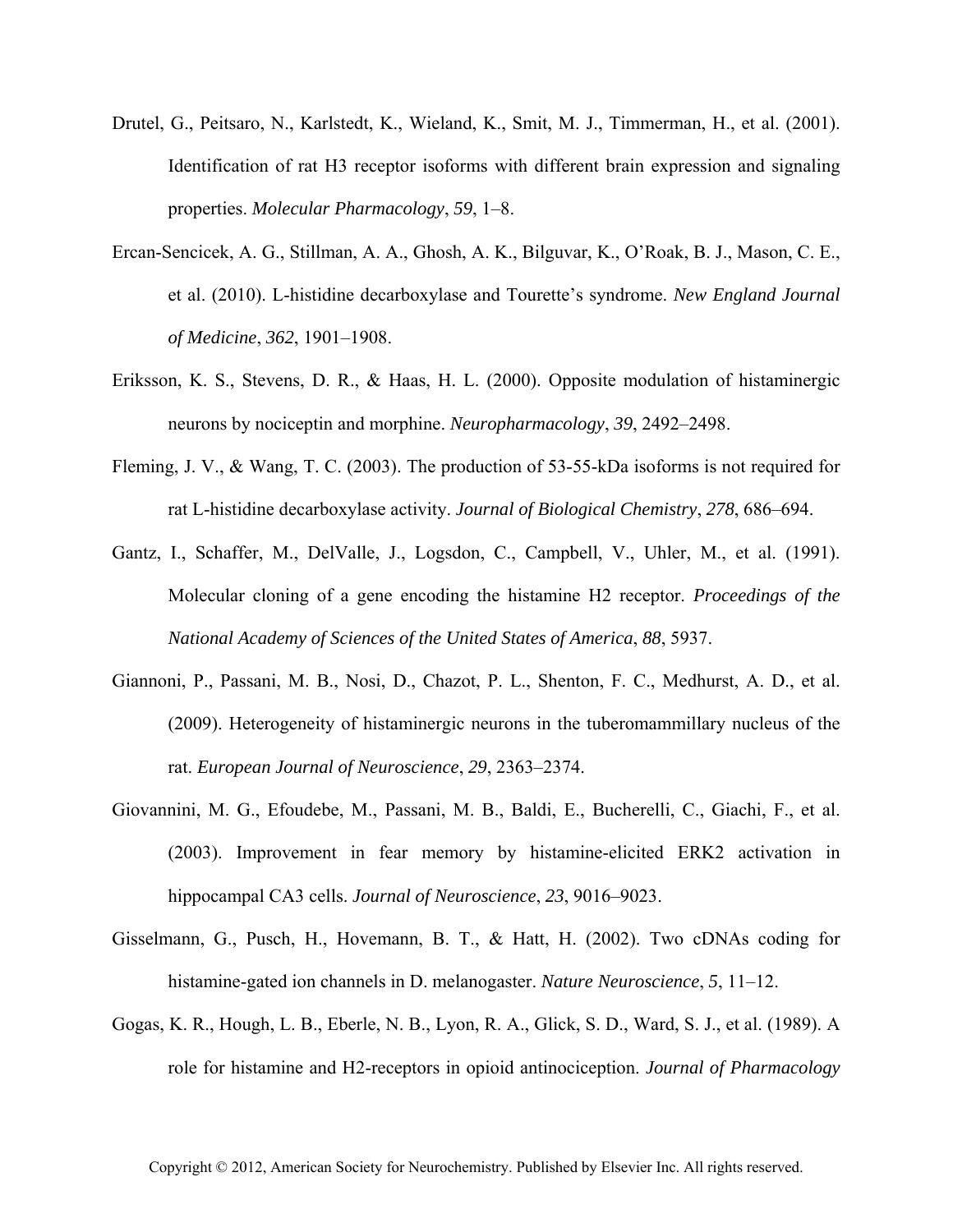*and Experimental Therapeutics*, *250*, 476–484.

- Gomez-Ramirez, J., Ortiz, J., & Blanco, I. (2002). Presynaptic H3 autoreceptors modulate histamine synthesis through cAMP pathway. *Molecular Pharmacology*, *61*, 239–245.
- Haas, H. L., & Panula, P. (2003). The role of histamine and the tuberomamillary nucleus in the nervous system. *Nature Reviews Neuroscience*, *4*, 121–130.
- Haas, H. L., Sergeeva, O. A., & Selbach, O. (2008). Histamine in the nervous system. *Physiological Reviews*, *88*, 1183–1241.
- Hancock, A. A., Esbenshade, T. A., Krueger, K. M., & Yao, B. B. (2003). Genetic and pharmacological aspects of histamine H3 receptor heterogeneity. *Life Sciences*, *73*, 3043– 3072.
- Hill, S. J. (1990). Distribution, properties, and functional characteristics of three classes of histamine receptor. *Pharmacological Reviews*, *42*, 45–83.
- Hill, S. J., Ganellin, C. R., Timmerman, H., Schwartz, J. C., Shankley, N. P., Young, J. M., et al. (1997). International Union of Pharmacology. XIII. Classification of histamine receptors. *Pharmacological Reviews*, *49*, 253–278.
- Hough, L. B. (2001). Genomics meets histamine receptors: New subtypes, new receptors. *Molecular Pharmacology*, *59*, 415–419.
- Hough, L. B., & Green, J. P. (1984). Histamine and its receptors in the nervous system. In A. Lajtha (Ed.), *Handbook of Neurochemistry* (pp. 148–211). New York: Plenum Press.
- Hough, L. B., & Leurs, R. (2002). Histamine receptors. In C. H. Davis & M. N. Pangalos (Eds.), *Understanding G Protein-Coupled Receptors and Their Role in the CNS*. Oxford University Press.

Hough, L. B., & Rice, F. L. (2011). H3 receptors and pain modulation: Peripheral, spinal, and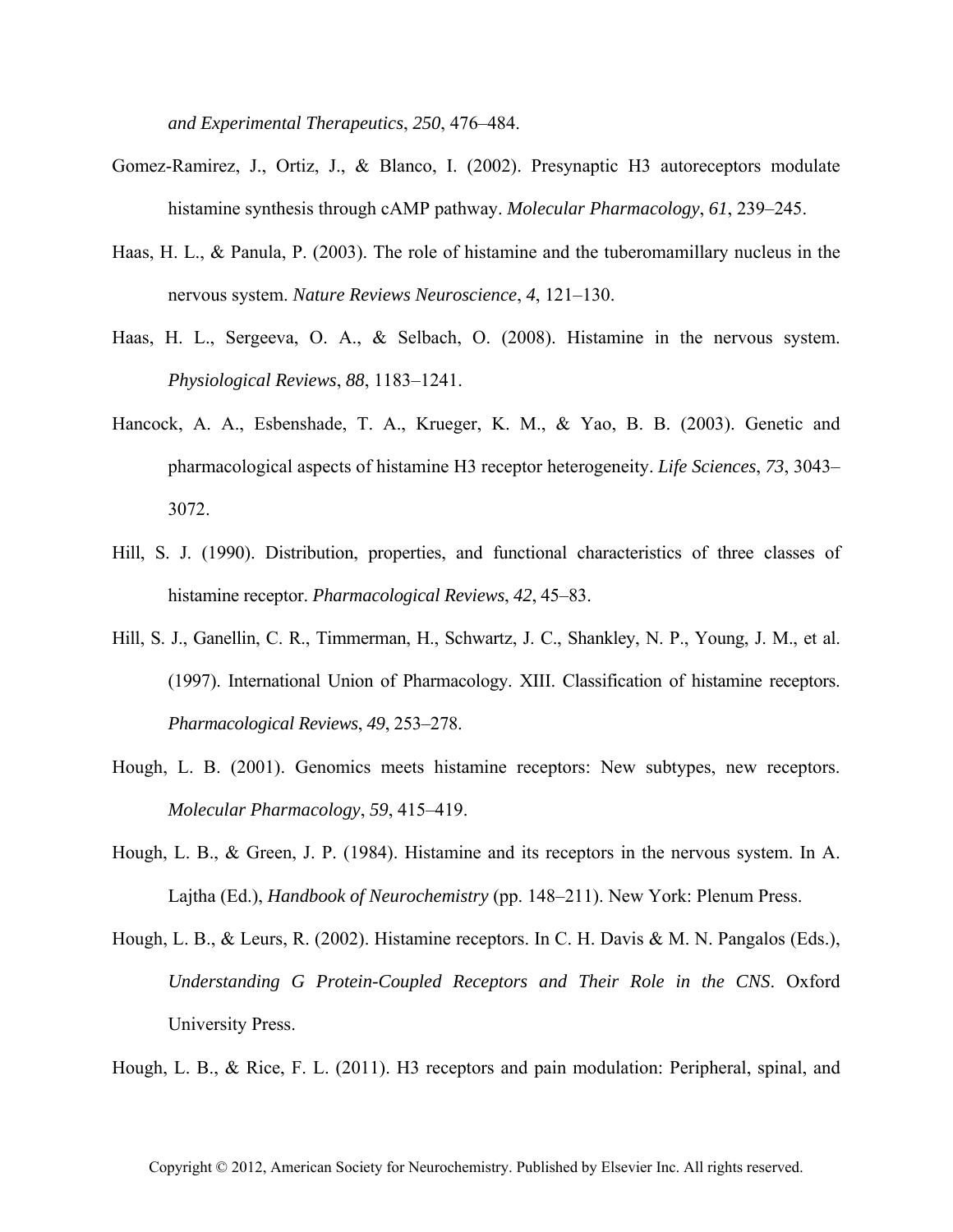brain interactions. *Journal of Pharmacology and Experimental Therapeutics*, *336*, 30–37.

- Iinuma, K., Yokoyama, H., Otsuki, T., Yanai, K., Watanabe, T., Ido, T., et al. (1993). Histamine H1 receptors in complex partial seizures. *Lancet*, *341*, 238.
- Inagaki, N., Yamatodani, A., Ando-Yamamoto, M., Tohyama, M., Watanabe, T., & Wada, H. (1988). Organization of histaminergic fibers in the rat brain. *Journal of Comparative Neurology*, *273*, 283–300.
- Inoue, I., Yanai, K., Kitamura, D., Taniuchi, I., Kobayashi, T., Niimura, K., et al. (1996). Impaired locomotor activity and exploratory behavior in mice lacking histamine H1 receptors. *Proceedings of the National Academy of Sciences of the United States of America*, *93*, 13316–13320.
- Kennedy, M. J., Loehle, J. A., Griffin, A. R., Doll, M. A., Kearns, G. L., Sullivan, J. E., et al. (2008). Association of the histamine N-methyltransferase C314T (Thr105Ile) polymorphism with atopic dermatitis in Caucasian children. *Pharmacotherapy*, *28*, 1495– 1501.
- Kim, D. Y., Jeoung, D., & Ro, J. Y. (2010). Signaling pathways in the activation of mast cells cocultured with astrocytes and colocalization of both cells in experimental allergic encephalomyelitis. *Journal of Immunology (Baltimore, Md: 1950)*, *185*, 273–283.
- Knigge, U., & Warberg, J. (1991). The role of histamine in the neuroendocrine regulation of pituitary hormone secretion. *Acta Endocrinol (Copenh)*, *124*, 609–619.
- Kriegsfeld, L. J., Hotchkiss, A. K., Demas, G. E., Silverman, A. J., Silver, R., & Nelson, R. J. (2003). Brain mast cells are influenced by chemosensory cues associated with estrus induction in female prairie voles (Microtus ochrogaster). *Hormones and Behavior*, *44*, 377–384.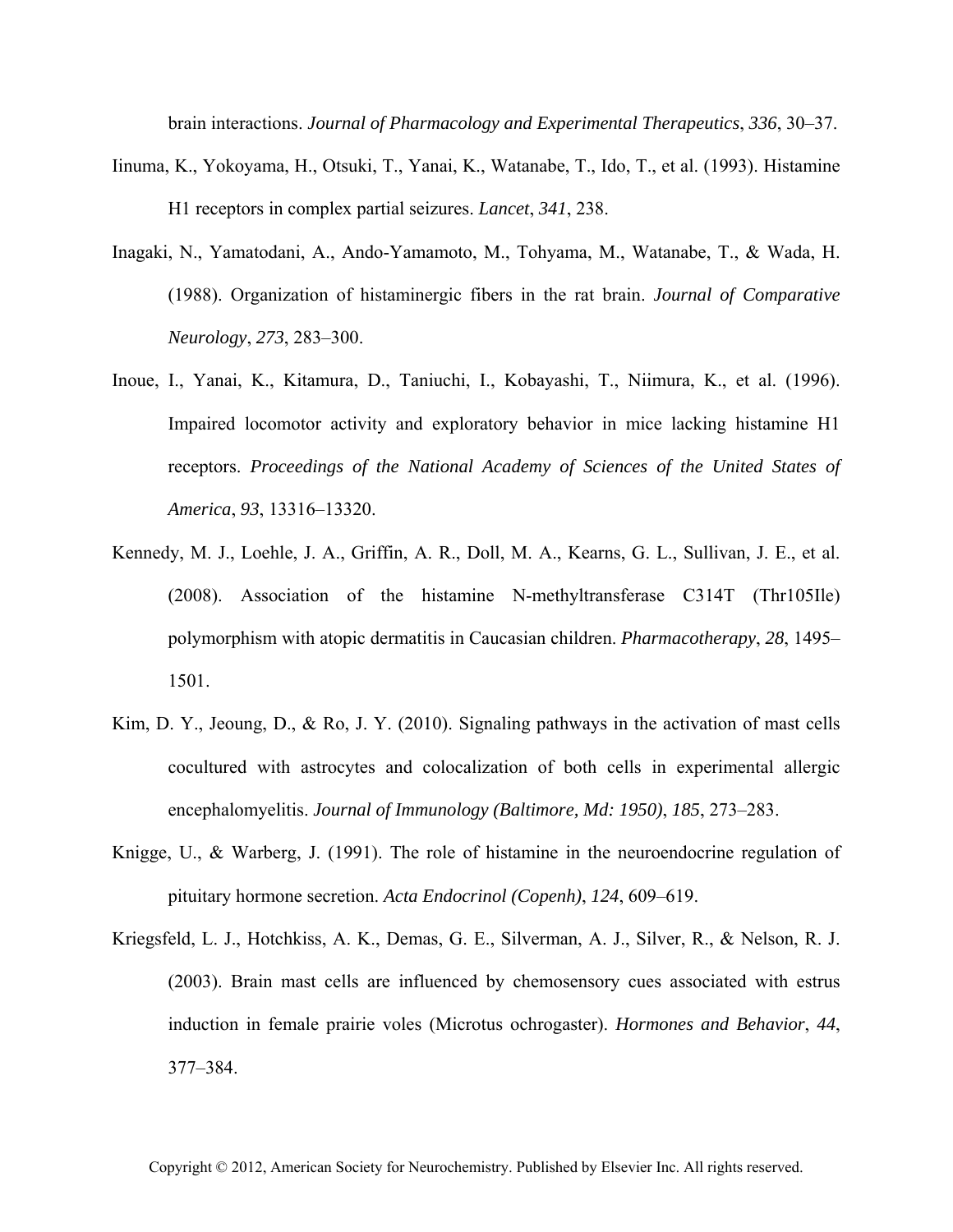- Kukko-Lukjanov, T. K., & Panula, P. (2003). Subcellular distribution of histamine, GABA and galanin in tuberomamillary neurons in vitro. *Journal of Chemical Neuroanatomy*, *25*, 279–292.
- Langlais, P. J., McRee, R. C., Nalwalk, J. A., & Hough, L. B. (2002). Depletion of brain histamine produces regionally selective protection against thiamine deficiency-induced lesions in the rat. *Metabolic Brain Disease*, *17*, 199–210.
- Lee, K. H., Broberger, C., Kim, U., & McCormick, D. A. (2004). Histamine modulates thalamocortical activity by activating a chloride conductance in ferret perigeniculate neurons. *Proceedings of the National Academy of Sciences of the United States of America*, *101*, 6716–6721.
- Leurs, R., Smit, M. J., & Timmerman, H. (1995). Molecular pharmacological aspects of histamine receptors. *Pharmacology & Therapeutics*, *66*, 413–463.
- Leurs, R., Traiffort, E., Arrang, J. M., Tardivel-Lacombe, J., Ruat, M., & Schwartz, J. C. (1994). Guinea pig histamine H1 receptor. II. Stable expression in Chinese hamster ovary cells reveals the interaction with three major signal transduction pathways. *Journal of Neurochemistry*, *62*, 519–527.
- Lin, J. S., Dauvilliers, Y., Arnulf, I., Bastuji, H., Anaclet, C., Parmentier, R., et al. (2008). An inverse agonist of the histamine H(3) receptor improves wakefulness in narcolepsy: Studies in orexin-/- mice and patients. *Neurobiology of Disease*, *30*, 74–83.
- Lin, J. S., Sergeeva, O. A., & Haas, H. L. (2011). Histamine H3 receptors and sleep-wake regulation. *Journal of Pharmacology and Experimental Therapeutics*, *336*, 17–23.
- Lin J. S., Anachet C., Sergeeva O. A. and Haas H. (2011a) The waking brain: An update. Cellular and Molecular Life Sciences.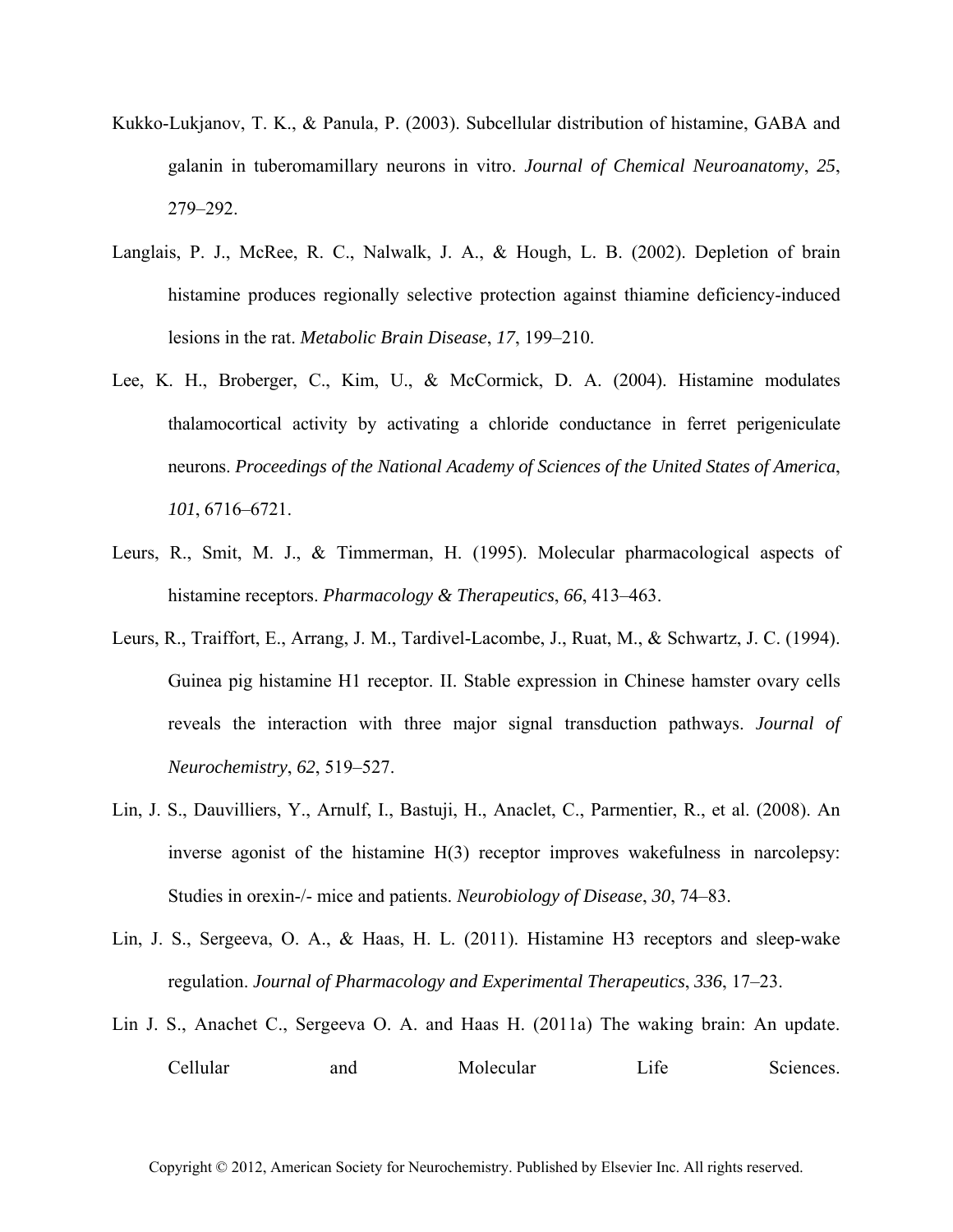In press.

- Lovenberg, T. W., Roland, B. L., Wilson, S. J., Jiang, X., Pyati, J., Huvar, A., et al. (1999). Cloning and functional expression of the human histamine H3 receptor. *Molecular Pharmacology*, *55*, 1101–1107.
- Ma, R. Z., Gao, J., Meeker, N. D., Fillmore, P. D., Tung, K. S., Watanabe, T., et al. (2002). Identification of Bphs, an autoimmune disease locus, as histamine receptor H1. *Science (New York, NY)*, *297*, 620–623.
- Mariottini, C., Scartabelli, T., Bongers, G., Arrigucci, S., Nosi, D., Leurs, R., et al. (2009). Activation of the histaminergic H3 receptor induces phosphorylation of the Akt/GSK-3 beta pathway in cultured cortical neurons and protects against neurotoxic insults. *Journal of Neurochemistry*, *110*, 1469–1478.
- Moreno-Delgado D., Blanco I. and Ortiz J. (2007) Phosphatases regulate histamine synthesis in rat brain. *Neuroscience*, *150*, 616–624.
- Morisset, S., Rouleau, A., Ligneau, X., Gbahou, F., Tardivel-Lacombe, J., Stark, H., et al. (2000). High constitutive activity of native H3 receptors regulates histamine neurons in brain. *Nature*, *408*, 860–864.
- Morse, K. L., Behan, J., Laz, T. M., West, R. E., Jr., et al., Greenfeder, S. A., Anthes, J. C., et al. (2001). Cloning and characterization of a novel human histamine receptor. *Journal of Pharmacology and Experimental Therapeutics*, *296*, 1058–1066.
- Nuutinen, S., Karlstedt, K., Aitta-Aho, T., Korpi, E. R., & Panula, P. (2010). Histamine and H3 receptor-dependent mechanisms regulate ethanol stimulation and conditioned place preference in mice. *Psychopharmacology (Berl)*, *208*, 75–86.

Oda, T., Morikawa, N., Saito, Y., Masuho, Y., & Matsumoto, S. (2000). Molecular cloning and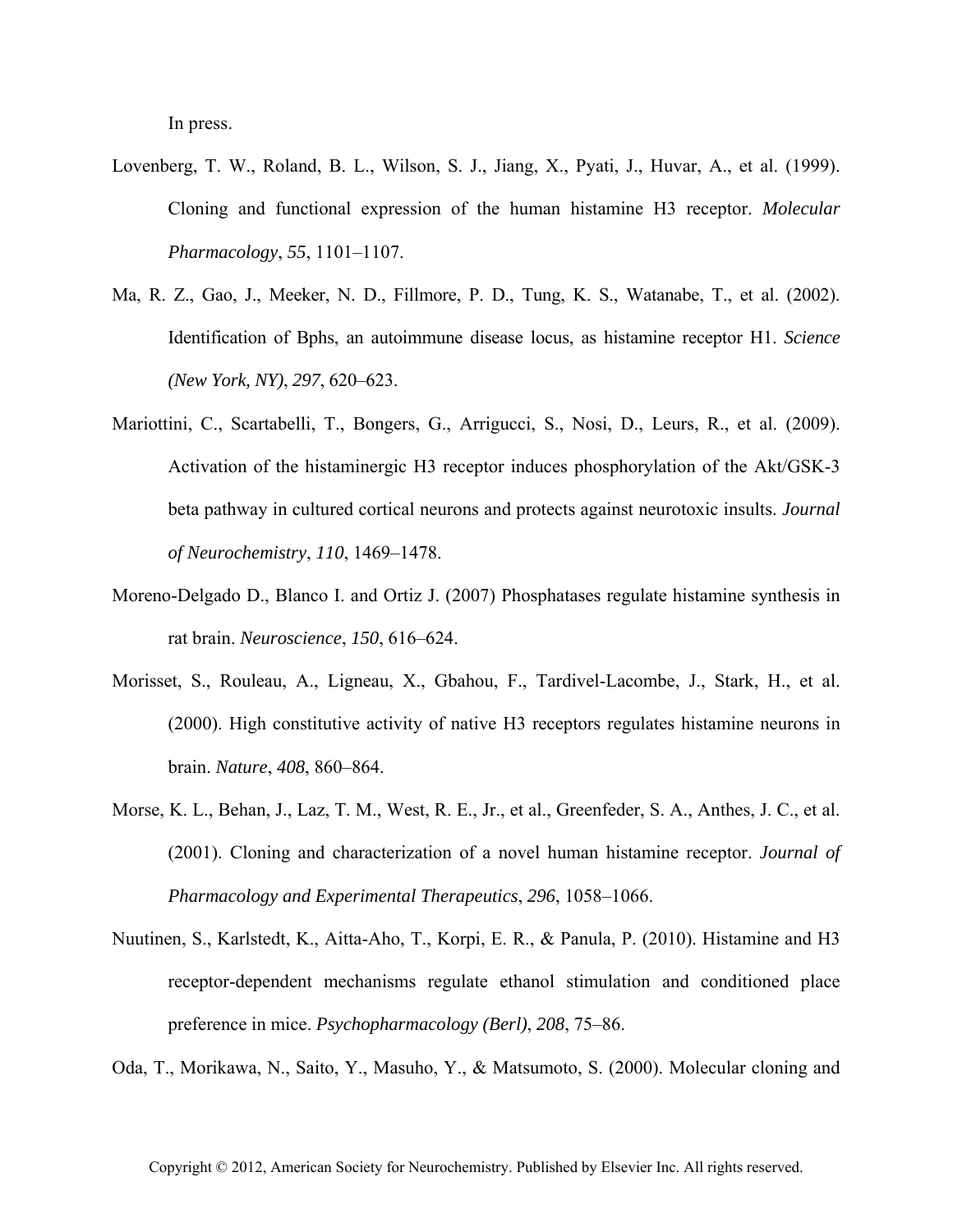characterization of a novel type of histamine receptor preferentially expressed in leukocytes. *Journal of Biological Chemistry*, *275*, 36781–36786.

- Onodera, K., Yamatodani, A., Watanabe, T., & Wada, H. (1994). Neuropharmacology of the histaminergic neuron system in the brain and its relationship with behavioral disorders. *Progress in Neurobiology*, *42*, 685–702.
- Ookuma, K., Sakata, T., Fukagawa, K., Yoshimatsu, H., Kurokawa, M., Machidori, H., et al. (1993). Neuronal histamine in the hypothalamus suppresses food intake in rats. *Brain Research*, *628*, 235–242.
- Pantazis, A., Segaran, A., Liu, C. H., Nikolaev, A., Rister, J., Thum, A. S., et al. (2008). Distinct roles for two histamine receptors (hclA and hclB) at the Drosophila photoreceptor synapse. *Journal of Neuroscience*, *28*, 7250–7259.
- Panula, P., Pirvola, U., Auvinen, S., & Airaksinen, M. S. (1989). Histamine-immunoreactive nerve fibers in the rat brain. *Neuroscience*, *28*, 585–610.
- Panula, P., Yang, H. Y., & Costa, E. (1984). Histamine-containing neurons in the rat hypothalamus. *Proceedings of the National Academy of Sciences of the United States of America*, *81*, 2572–2576.
- Passani, M. B., Bacciottini, L., Mannaioni, P. F., & Blandina, P. (2000). Central histaminergic system and cognition. *Neuroscience and Biobehavioral Reviews*, *24*, 107–113.
- Passani, M. B., Blandina, P., & Torrealba, F. (2011). The histamine H3 receptor and eating behavior. *Journal of Pharmacology and Experimental Therapeutics*, *336*, 24–29.
- Passani, M. B., Lin, J. S., Hancock, A., Crochet, S., & Blandina, P. (2004). The histamine H3 receptor as a novel therapeutic target for cognitive and sleep disorders. *Trends in Pharmacological Sciences*, *25*, 618–625.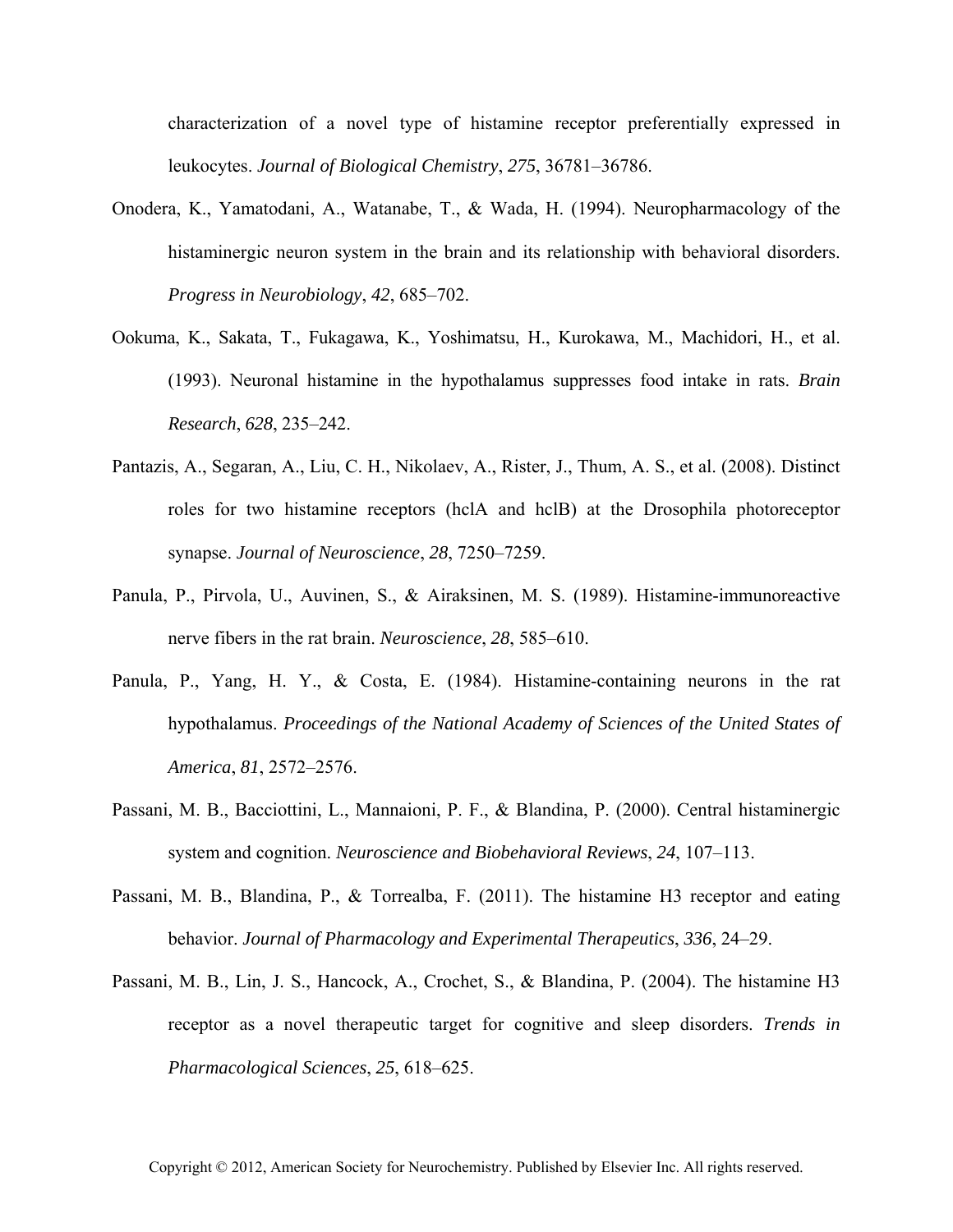- Prast, H., & Philippu, A. (1991). Does brain histamine contribute to the development of hypertension in spontaneously hypertensive rats?. *Naunyn-Schmiedeberg's Archives of Pharmacology*, *343*, 307–310.
- Prell, G. D., & Green, J. P. (1986). Histamine as a neuroregulator. *Annual Review of Neuroscience*, *9*, 209–254.
- Raffa, R. B. (2001). Antihistamines as analgesics. *Journal of Clinical Pharmacy and Therapeutics*, *26*, 81–85.
- Schmelz, M. (2002). Itch–mediators and mechanisms. *Journal of Dermatological Science*, *28*, 91–96.
- Schwartz, J. C., Arrang, J. M., Garbarg, M., Pollard, H., & Ruat, M. (1991). Histaminergic transmission in the mammalian brain. *Physiological Reviews*, *71*, 1–51.
- Silver, R. B., Mackins, C. J., Smith, N. C., Koritchneva, I. L., Lefkowitz, K., Lovenberg, T. W., et al. (2001). Coupling of histamine H3 receptors to neuronal Na /H exchange: A novel protective mechanism in myocardial ischemia. *Proceedings of the National Academy of Sciences of the United States of America*, *98*, 2855–2859.
- Silver, R. B., Poonwasi, K. S., Seyedi, N., Wilson, S. J., Lovenberg, T. W., & Levi, R. (2002). Decreased intracellular calcium mediates the histamine H3-receptor–induced attenuation of norepinephrine exocytosis from cardiac sympathetic nerve endings. *Proceedings of the National Academy of Sciences of the United States of America*, *99*, 501–506.
- Takahashi, K., Lin, J. S., & Sakai, K. (2006). Neuronal activity of histaminergic tuberomammillary neurons during wake–sleep states in the mouse. *Journal of Neuroscience*, *26*, 10292–10298.

Takeda, N., Morita, M., Hasegawa, S., Horii, A., Kubo, T., & Matsunaga, T. (1993).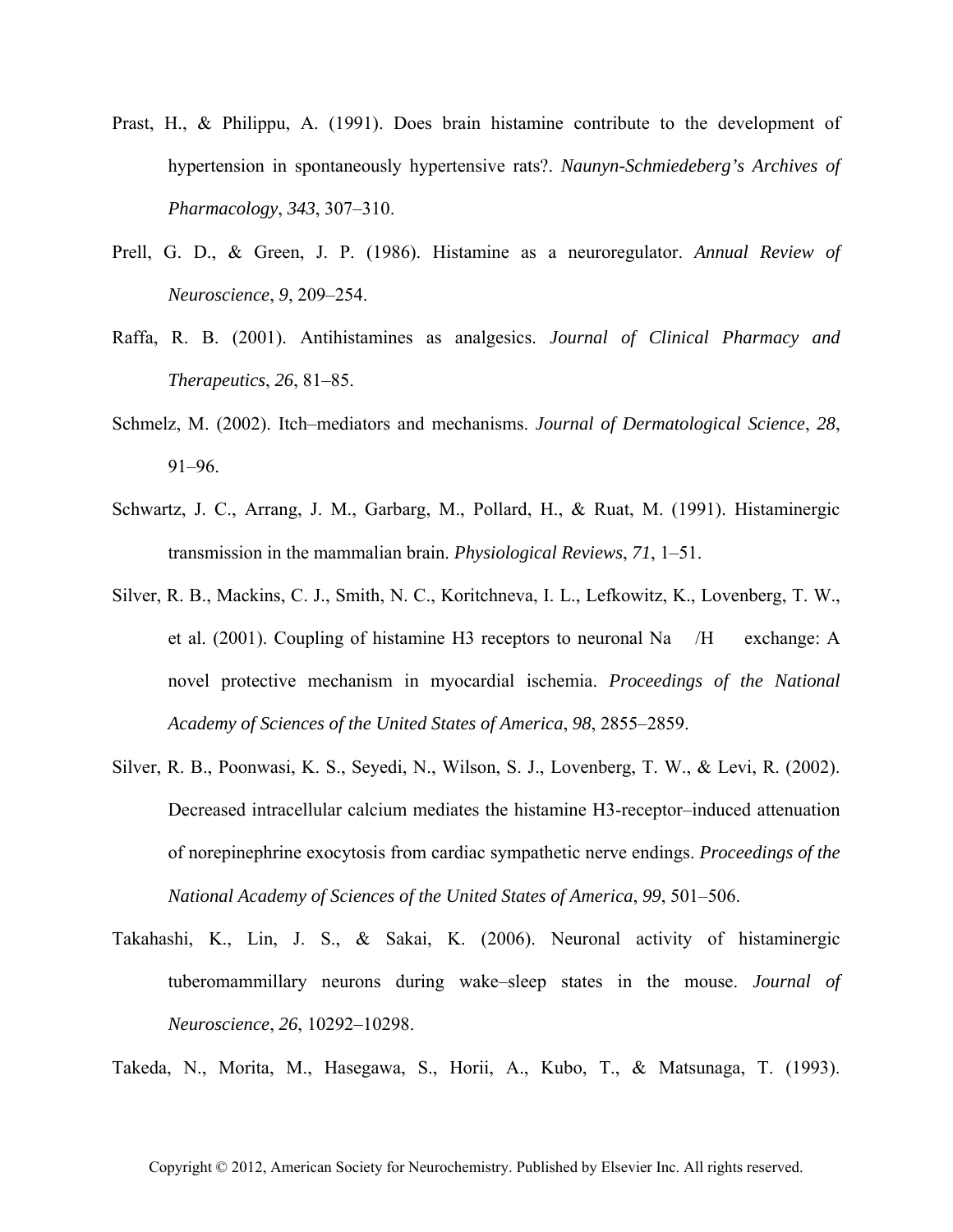Neuropharmacology of motion sickness and emesis. A review. *Acta Oto-Laryngologica Supplementum*, *501*, 10–15.

- Takemura, M., Tanaka, T., Taguchi, Y., Imamura, I., Mizuguchi, H., Kuroda, M., et al. (1992). Histamine N-methyltransferase from rat kidney. Cloning, nucleotide sequence, and expression in Escherichia coli cells. *Journal of Biological Chemistry*, *267*, 15687–15691.
- Uhlrich, D. J., Manning, K. A., & Xue, J. T. (2002). Effects of activation of the histaminergic tuberomammillary nucleus on visual responses of neurons in the dorsal lateral geniculate nucleus. *Journal of Neuroscience*, *22*, 1098–1107.
- Wada, H., Inagaki, N., Yamatodani, A., & Watanabe, T. (1991). Is the histaminergic neuron system a regulatory center for whole-brain activity?. *Trends in Neurosciences*, *14*, 415– 418.
- Watanabe, T., Taguchi, Y., Shiosaka, S., Tanaka, J., Kubota, H., Terano, Y., et al. (1984). Distribution of the histaminergic neuron system in the central nervous system of rats; a fluorescent immunohistochemical analysis with histidine decarboxylase as a marker. *Brain Research*, *295*, 13–25.
- Wieland, K., Bongers, G., Yamamoto, Y., Hashimoto, T., Yamatodani, A., Menge, W. M., et al. (2001). Constitutive activity of histamine h(3) receptors stably expressed in SK-N-MC cells: Display of agonism and inverse agonism by H(3) antagonists. *Journal of Pharmacology and Experimental Therapeutics*, *299*, 908–914.
- Yamashita, M., Fukui, H., Sugama, K., Horio, Y., Ito, S., Mizuguchi, H., et al. (1991). Expression cloning of a cDNA encoding the bovine histamine H1 receptor. *Proceedings of the National Academy of Sciences of the United States of America*, *88*, 11515–11519.

Yang, Q. Z., & Hatton, G. I. (1997). Electrophysiology of excitatory and inhibitory afferents to